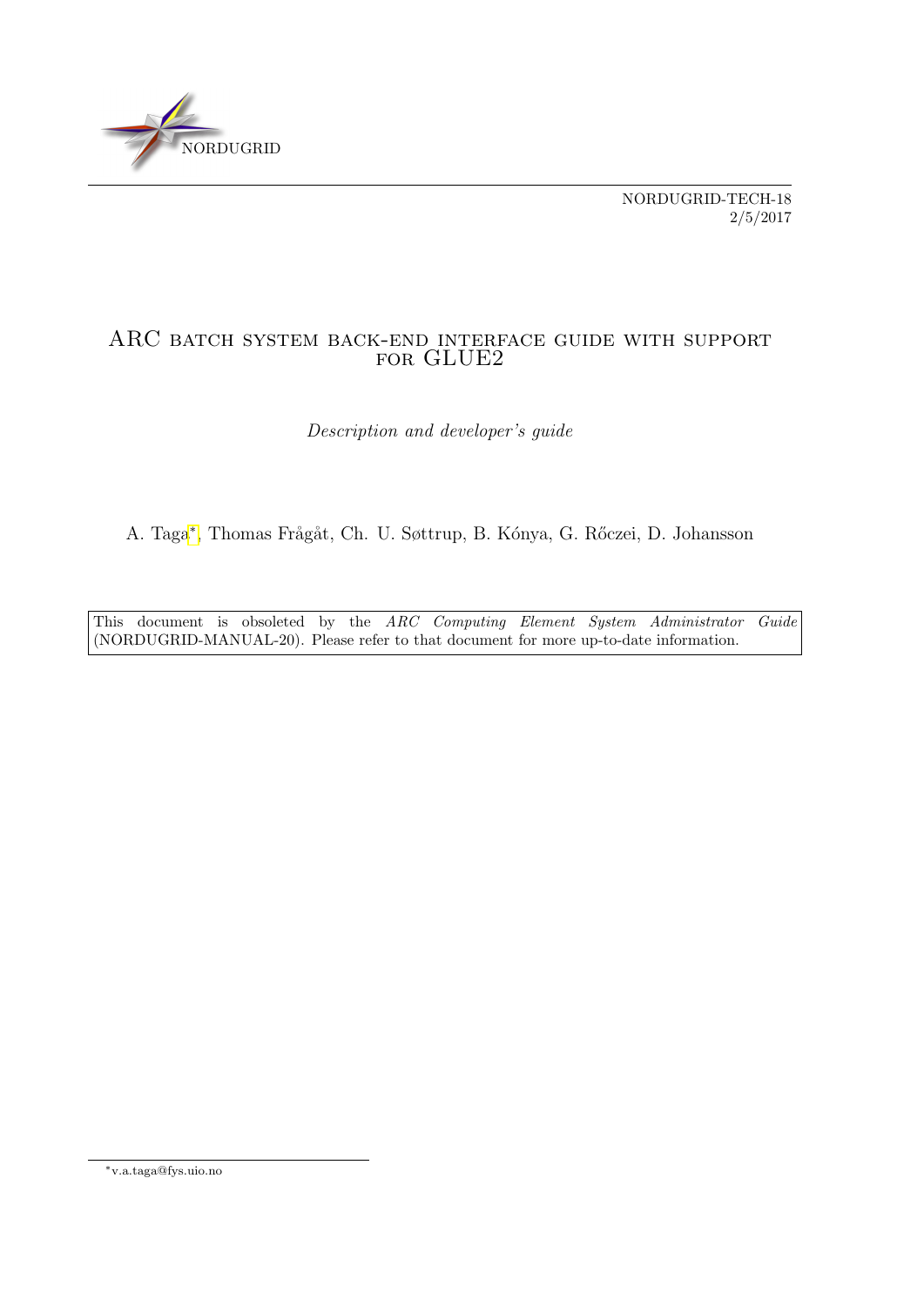# Contents

| Introduction<br>1<br>1.1 |     |                                                                                                                               |
|--------------------------|-----|-------------------------------------------------------------------------------------------------------------------------------|
|                          |     | 3                                                                                                                             |
| $\bf{2}$                 |     | 3<br>Job control interface                                                                                                    |
|                          | 2.1 | 3                                                                                                                             |
|                          | 2.2 | $\overline{4}$                                                                                                                |
|                          | 2.3 | $\overline{4}$                                                                                                                |
|                          | 2.4 | $\overline{4}$                                                                                                                |
|                          |     | 2.4.1<br>$\overline{4}$                                                                                                       |
| 3                        |     | <b>Information System interface</b><br>$\overline{5}$                                                                         |
|                          | 3.1 | $\overline{5}$                                                                                                                |
|                          |     | $\overline{5}$<br>3.1.1                                                                                                       |
|                          |     | $\overline{5}$<br>3.1.2                                                                                                       |
|                          |     |                                                                                                                               |
|                          |     | 8<br>4 Batch system specifics                                                                                                 |
|                          | 4.1 | 8<br><b>PBS</b>                                                                                                               |
|                          |     | 8<br>4.1.1                                                                                                                    |
|                          |     | 9<br>4.1.2                                                                                                                    |
|                          |     | 9<br>4.1.3                                                                                                                    |
|                          |     | 10<br>4.1.4                                                                                                                   |
|                          | 4.2 | Condor<br>10                                                                                                                  |
|                          |     | 4.2.1<br>10                                                                                                                   |
|                          |     | 4.2.2<br>10                                                                                                                   |
|                          |     | 4.2.3<br>11                                                                                                                   |
|                          |     | 4.2.4<br>11                                                                                                                   |
|                          |     | Known limitations $\ldots \ldots \ldots \ldots \ldots \ldots \ldots \ldots \ldots \ldots \ldots \ldots \ldots$<br>4.2.5<br>11 |
|                          | 4.3 | 12                                                                                                                            |
|                          |     | 12<br>4.3.1                                                                                                                   |
|                          |     | 12<br>4.3.2                                                                                                                   |
|                          |     | 4.3.3<br>12                                                                                                                   |
|                          |     | 12<br>4.3.4                                                                                                                   |
|                          | 4.4 | 12<br>Fork                                                                                                                    |
|                          |     | 12<br>4.4.1                                                                                                                   |
|                          |     | 12<br>4.4.2                                                                                                                   |
|                          |     | 13<br>4.4.3                                                                                                                   |
|                          | 4.5 | LSF<br>13                                                                                                                     |
|                          |     | 13<br>4.5.1                                                                                                                   |
|                          |     |                                                                                                                               |
|                          |     | 4.5.2<br>13                                                                                                                   |
|                          |     | 4.5.3<br>13                                                                                                                   |
|                          |     | 4.5.4<br>13                                                                                                                   |
|                          | 4.6 | SGE<br>14                                                                                                                     |
|                          |     | 4.6.1<br>14                                                                                                                   |
|                          |     | 4.6.2<br>14                                                                                                                   |
|                          |     | 4.6.3<br>14                                                                                                                   |
|                          |     | 4.6.4<br>15                                                                                                                   |
|                          | 4.7 | <b>SLURM</b><br>15                                                                                                            |
|                          |     | 4.7.1<br>15                                                                                                                   |
|                          |     | 4.7.2<br>15                                                                                                                   |
|                          |     | 4.7.3<br>15                                                                                                                   |
|                          |     | 4.7.4<br>15                                                                                                                   |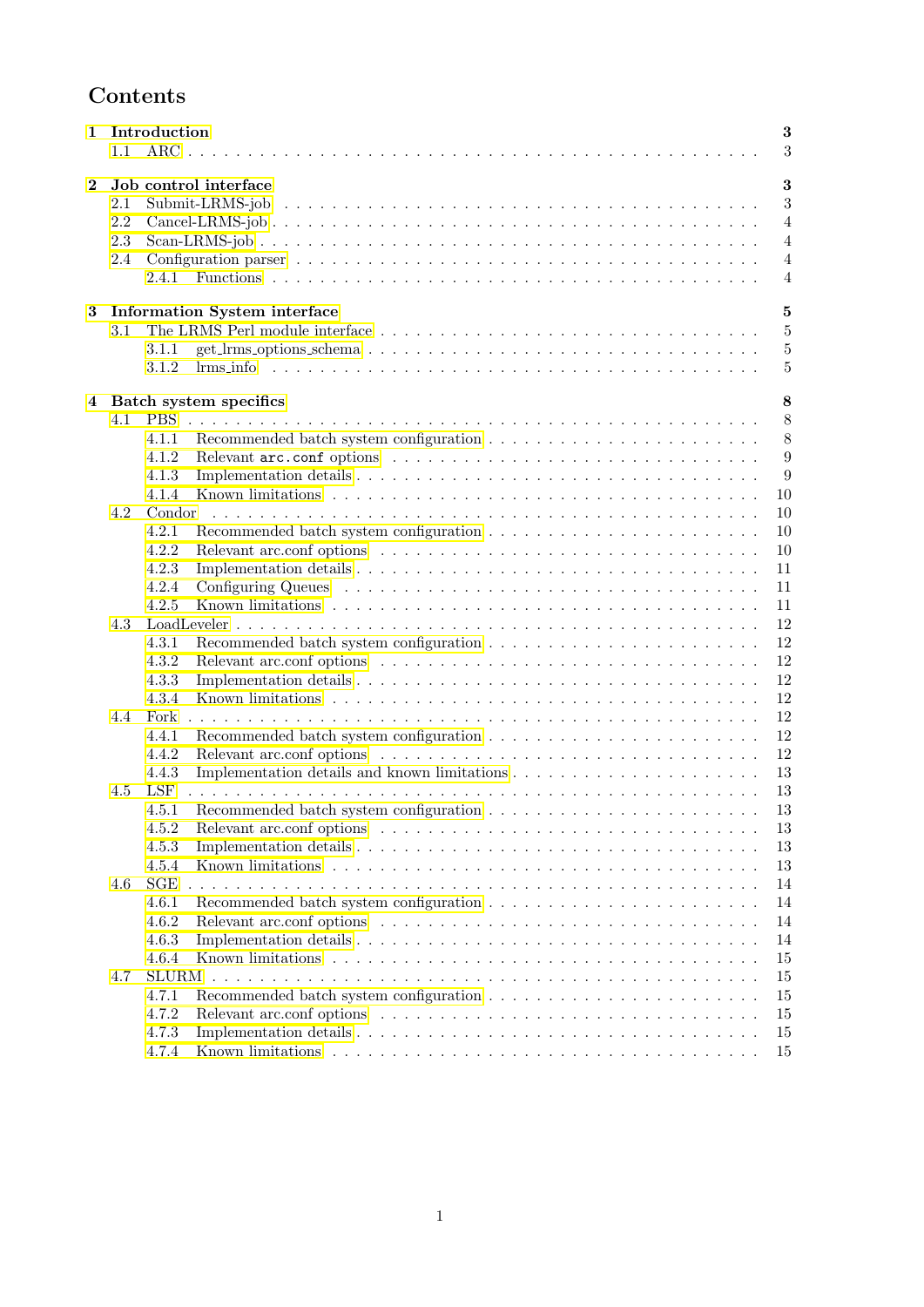|  | 5 The ARC GLUE2 implementation | 15 |
|--|--------------------------------|----|
|  |                                |    |
|  |                                |    |
|  |                                |    |
|  |                                |    |
|  |                                |    |
|  |                                |    |
|  |                                |    |
|  |                                |    |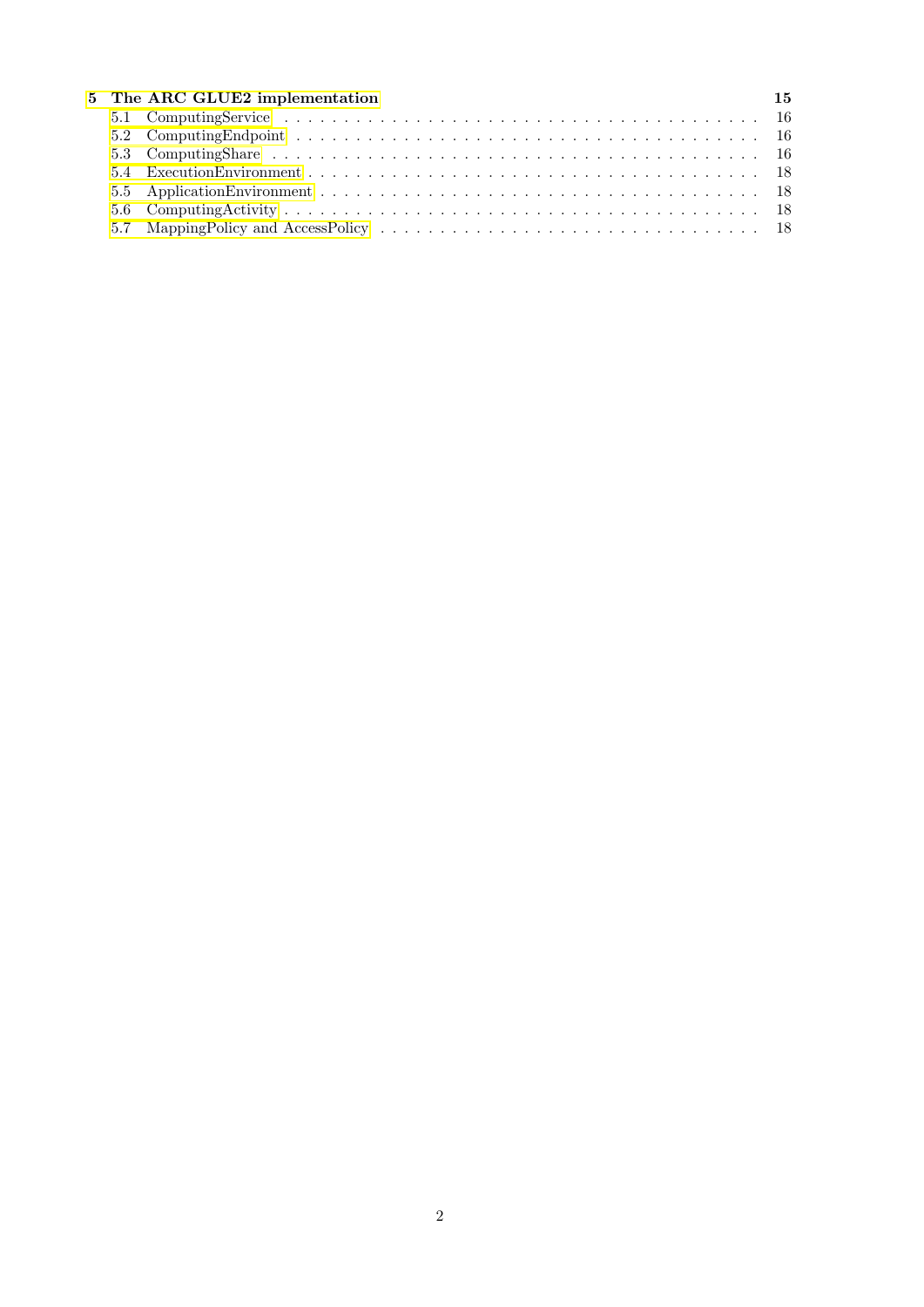## <span id="page-3-0"></span>1 Introduction

This document describes the next generation Advanced Resource Connector [\[2\]](#page-18-4) (ARC) batch system back-end infrastructure<sup>[†](#page-3-4)</sup>. It aims to describe the infrastructure in enough detail that a developer can add a new local resource management system (LRMS) to the ARC middleware. It also intends to serve as a reference manual describing existing batch system interfaces. Note that certain details of the interface which are not yet finalized are not described, but will be included in a future revision of this document. The batch system back-ends are what tie the ARC grid middleware (through the ARC Resource-coupled EXecution service, A-REX [\[3\]](#page-18-5), also known as the Grid Manager) to the underlying cluster management system or LRMS. The back-ends consist of set of a shell and Perl scripts whose role are twofold:

- 1. to allow A-REX, to control jobs in the LRMS including job submit, status querying and cancel operations.
- 2. to collect information about jobs, users, the batch system and the cluster itself for the Information System.

The former will be referred to as the job control back-end interface while the latter is the information system interface of the batch system back-ends. These two will be treated separately in the following sections.

## <span id="page-3-1"></span>1.1 ARC

The scripts are located in different directories within the NorduGrid Subversion tree. The job control interface scripts can be found under

arc1/trunk/src/services/a-rex/lrms/

while the information collectors are located in

```
arc1/trunk/src/services/a-rex/infoproviders/.
```
The backend scripts install along with the ARC code.

ARC supports both the classic NorduGrid information schema [\[5\]](#page-18-6) and currently a minimal set of the GLUE specification version 2.0 schema [\[1\]](#page-18-7).

## <span id="page-3-2"></span>2 Job control interface

The job control part of the LRMS interface is handled by GM [\[4\]](#page-18-8). It takes care of preparing a native batch system submission script, managing the actual submission of the batch system job, cancellation of job on request and scanning for completed batch jobs. Besides the LRMS job control interface it is also A-REX which provides e.g. the data staging and communication with the grid client, provides RTE environments, arranges file staging (to the node via LRMS capability), dealing with stdout/stderr, etc. The job control batch system interface of A-REX requires three programs. These programs can be implemented any way the designer sees it fits, but all the existing back-end interfaces use shell scripting for portability and ease of tailoring to a specific site. A-REX will call the following programs: cancel-LRMS-job, submit-LRMS-job, and scan-LRMS-job where LRMS is replaced with the short hand name for the LRMS; e.g. cancel-pbs-job. The scripts are described one by one in the following subsections. Useful information can also be found in the Section "8.6 LRMS Support" and Section "8.7 Runtime Environment" of the GM guide [\[4\]](#page-18-8).

### <span id="page-3-3"></span>2.1 Submit-LRMS-job

The submit program is the most involved. It is called by A-REX once a new job arrives and needs to be submitted to the LRMS. It is given the GRAMi file as argument on execution. The GRAMi file is a file in the job control directory containing the job description in a flat list of key-value pairs. This file is created by A-REX and is based on the JSDL job description. Submit-LRMS-job then has to set up the session directories, run-time environment and anything else needed. Then it submits the job to the local LRMS. This is normally done by generating a native job script for the LRMS and then running the local submit command, but it can also be done through an API if the LRMS supports it.

<span id="page-3-4"></span><sup>†</sup>This guide obsoletes the older one [? ]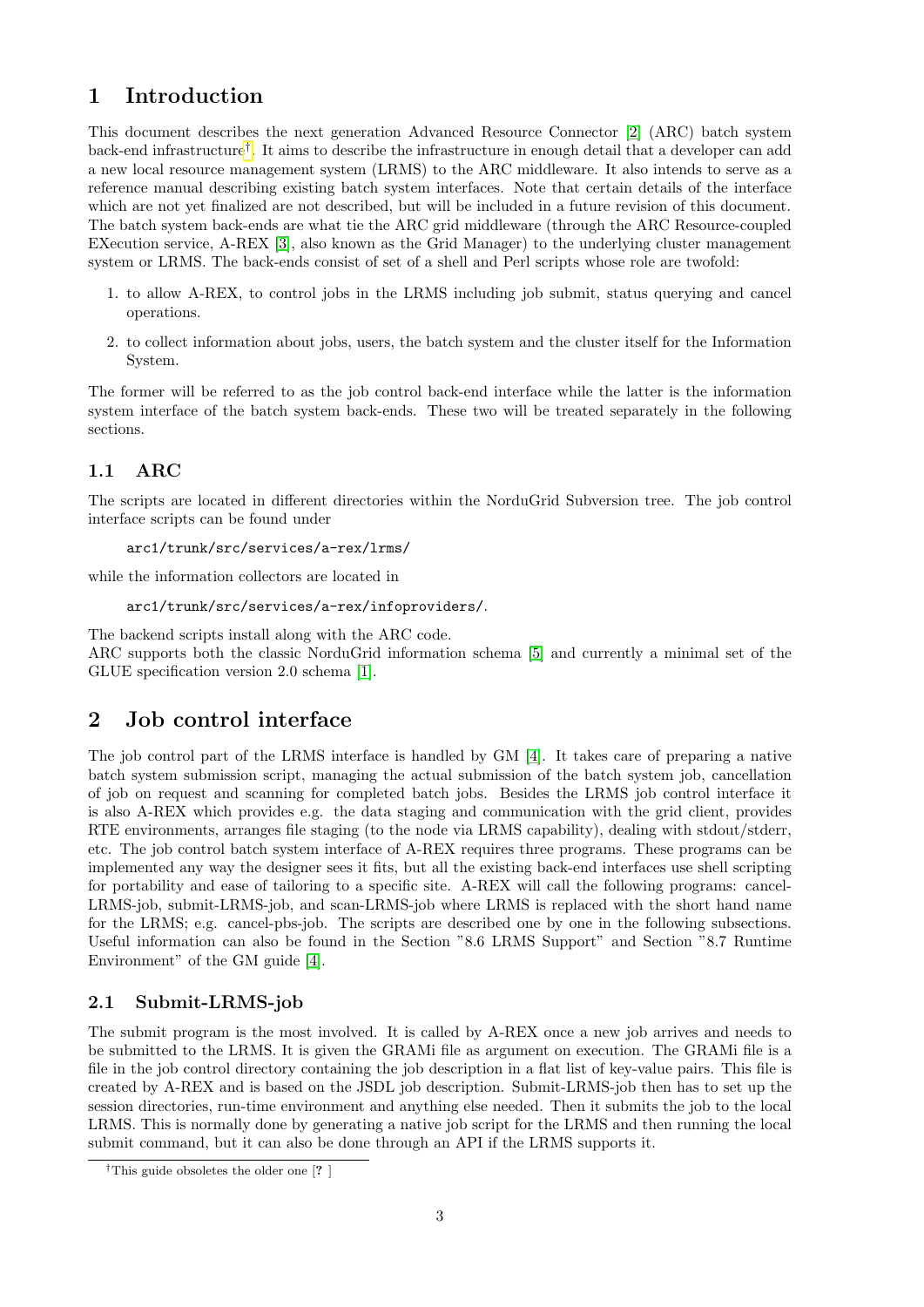## <span id="page-4-0"></span>2.2 Cancel-LRMS-job

If a grid user cancels his job, the message will reach the grid-manager. The manager will then call the cancel-LRMS-job for the suitable back-end. The cancel script is called with the GRAMi file containing information about the job such as the job id in the LRMS. Cancel-LRMS-job must then use that information to find the job and remove it from the queue or actually cancel it if it is running in the LRMS.

### <span id="page-4-1"></span>2.3 Scan-LRMS-job

The scan-LRMS-job is run periodically. Its job is to scan the LRMS for jobs that have finished. Once it has found a finished job it will write the exit-code of that job to the file job.{gridid}.lrms done in the ARC job status directory[‡](#page-4-4) . Then it will call the gm-kick program to notify A-REX about the finished job. Subsequently, A-REX starts finalizing the job.

Generally, two approaches are taken to find jobs which are finished in LRMS. One is to directly ask the LRMS. Since all started grid jobs have its own status file<sup>[§](#page-4-5)</sup> found in the job status directory, this can be done by checking if the status is "INLRMS" in this file. If so, a call to the LRMS is made asking for the status of the job (or jobs if several jobs have status "INLRMS"). If it is finished, it is marked as such in the job status directory, and the gm-kick program is activated. For most LRMSs the information about finished jobs are only available for a short period of time after the job finished. Therefore appropriate steps have to be taken if the job has the status "INLRMS" in the job status directory, but is no longer present in the LRMS. The normal approach is to analyze the job's status output in the session directory. The second approach is to parse the LRMSs log files. This method has some drawbacks like e.g.: A-REX has to be allowed read access to the logs. The back-end will then have to remember where in the log it was last time it ran. This information will have to be stored in a file somewhere on the front-end.

## <span id="page-4-2"></span>2.4 Configuration parser

Some of the back-ends will need information from the configuration file. Since this functionality can be shared among the back-ends, a configuration file parser written in bash has been provided separately for easy maintenance and extendability.

#### <span id="page-4-3"></span>2.4.1 Functions

#### config\_parse\_file <config\_file>

Parses a config file. It returns exit status 1 if the file cannot be read, or 0 otherwise. Badly formed lines are silently ignored. Option values can be surrounded by single quotes or double quotes. Values without quotes are also accepted. Currently, multi-valued options are not supported. Only the last defined value is retained.

#### config\_import\_section <section\_name>

Imports options from section section name; of the config file into environment variables of the form 'CONFIG optionname'. Already existing environment variables are overwritten.

```
Example:
```

```
source $ARC_LOCATION/libexec/config_parser.sh
config parse file /etc/arc.conf || exit 1
config_import_section common
config import section grid-manager
config import section infosys
echo $CONFIG_pbs_bin_path
```
<span id="page-4-5"></span><span id="page-4-4"></span><sup>‡</sup>normally /var/spool/nordugrid/jobstatus/, but can be set via the controldir variable of arc.conf § job.{gridid}.status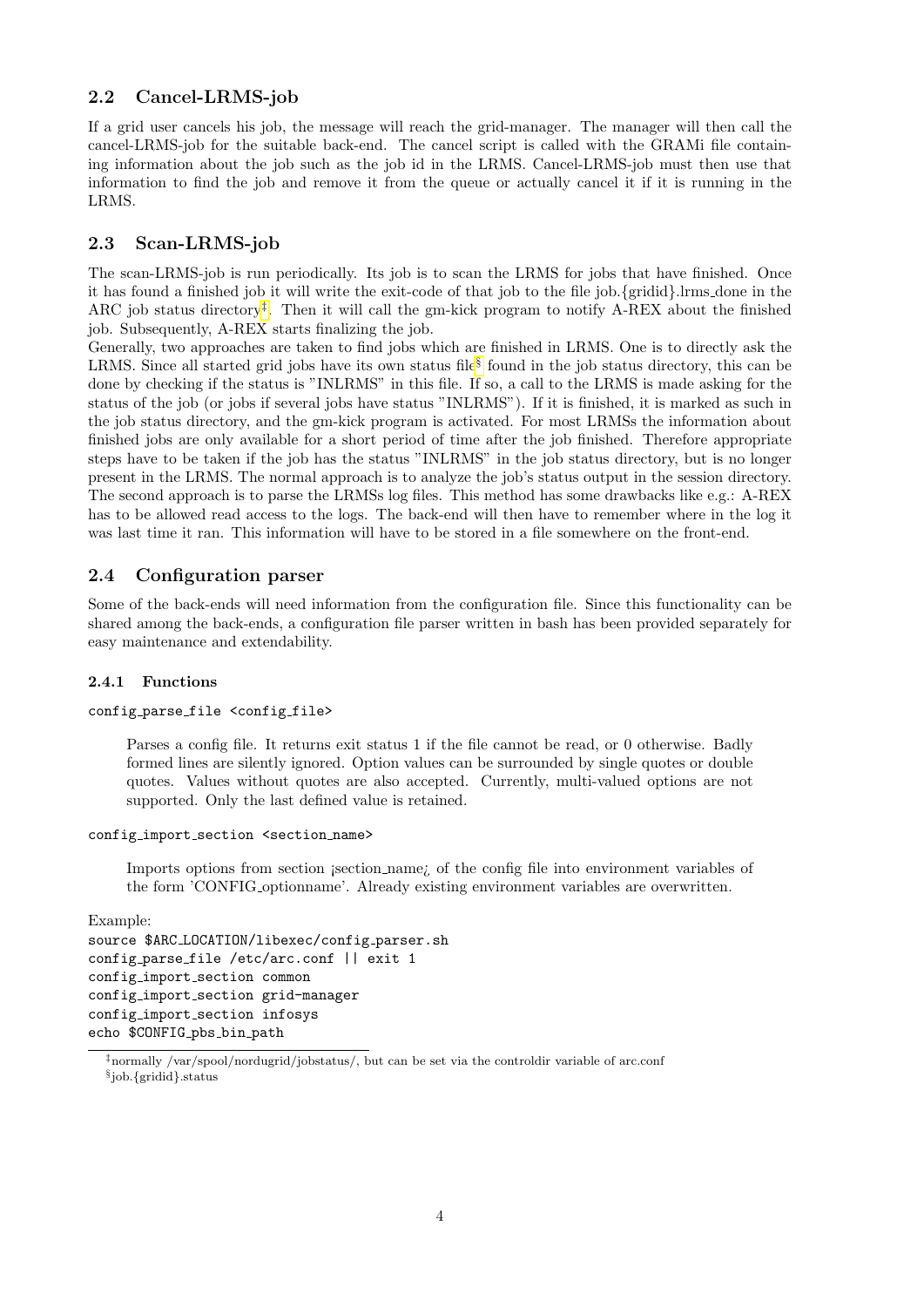# <span id="page-5-0"></span>3 Information System interface

The main purpose of the information system batch interface is to populate the NorduGrid information model and the GLUE2 model with locally collected information obtained from the batch system. It is important to recall that the locally collected information is broader than what the batch-system can offer, information taken from the grid-layer (mostly A-REX), from the front-end machine, and from the arc.conf configuration file are also needed and used to populate the NorduGrid information model [\[5\]](#page-18-6) and the GLUE2 schema [\[1\]](#page-18-7).

The information system interface consists of a set of Perl scripts which generates an XML output to STDOUT by one invocation of the Perl script named CEinfo.pl. The XML output includes two representations of the output data, namely the classic NorduGrid information schema and an incomplete GLUE2 schema representation.

The information collector scripts are divided between several separate scripts:

- CEinfo.pl driver for information collection. It calls all other information collectors and prints the results in XML. The information collection is done by one single invocation of this script.
- InfoCollector.pm base class for all information collectors (i.e.: all files \*Info.pm).
- InfoChecker.pm used by InfoCollector to validate options and results against a "schema".
- GMJobsInfo.pm collects information about jobs from A-REX status files.
- HostInfo.pm collects other information that can be collected on the front end (hostname, software version, disk space for users, installed certificates, Runtime environments, etc.)
- LRMSInfo.pm collects information that is LRMS specific (queues, jobs, local user limits, etc.) by calling the appropriate LRMS plugin. It also does validation of input options to the plugin and of the data returned by the plugin.
- <BATCH SYSTEM NAME>.pm plugins for LRMSInfo.
- ARC0ClusterInfo.pm combines all information about A-REX and produces information structured according to the classic NorduGrid schema.
- ARC1ClusterInfo.pm combines all information about A-REX and produces information structured according to the GLUE2 schema.

The following subsection describes the LRMS interface part of the information system. To support a particular LRMS a dedicated Perl module should be written that implements the interface presented in the next subsections. Furthermore, hooks should be added to the <BATCH\_SYSTEM\_NAME>.pm module, so that it uses the correct Perl module depending on the LRMS type.

### <span id="page-5-1"></span>3.1 The LRMS Perl module interface

Each LRMS module should implement two functions: lrms info and get lrms options schema.

#### <span id="page-5-2"></span>3.1.1 get lrms options schema

This function is called without arguments and should return a "schema" hash declaring the configuration options specific for this LRMS plugin. This "schema" conforms to the format understood by InfoChecker.pm and is used to validate input options to the plugin.

#### <span id="page-5-3"></span>3.1.2 lrms info

The lrms info function returns all LRMS specific information. This includes information about the cluster, queues, jobs and local user limits. The function is called with a hash of hashes containing all options required by the LRMS plugin. Some options are common to all plugins, and are described in table [1.](#page-6-0)

The lrms info function should then return a hash of hashes with the structure described in table [3.](#page-6-1)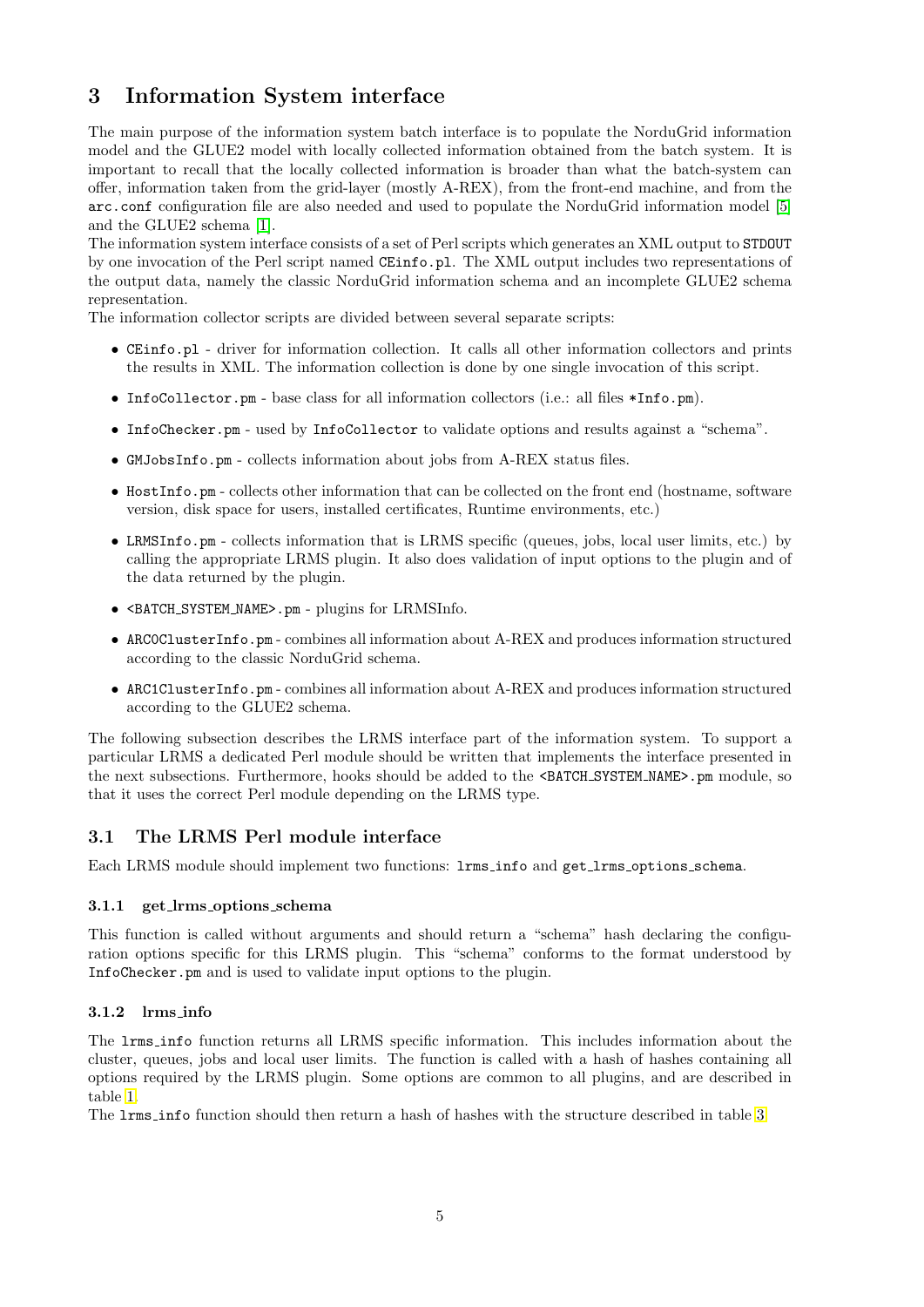| key    | value                                                                      |
|--------|----------------------------------------------------------------------------|
| iobs   | array with local job IDs                                                   |
| queues | hash with queue names as keys and values being queue_options hashes (table |

<span id="page-6-0"></span>Table 1: The  $l$ rms options hash used as input for the  $l$ rms info function

<span id="page-6-2"></span>Table 2: The queue options hash

| key   | value                            |
|-------|----------------------------------|
| users | array with local UNIX user names |

<span id="page-6-1"></span>Table 3: The lrms info hash returned by the lrms info function

| key             | value                                                                                            |
|-----------------|--------------------------------------------------------------------------------------------------|
| lrms_type       | the type of LRMS e.g PBS                                                                         |
| lrms_version    | the version of the LRMS                                                                          |
| totalcpus       | total number of CPUs in the cluster                                                              |
| queuedcpus      | total number of CPUs requested by LRMS queuing jobs (both grid and non-<br>grid)                 |
| usedcpus        | CPUs in the LRMS that are currently in use either by grid or non-grid jobs                       |
| condistribution | number of CPUs in a node and number of each type e.g. "8cpu:5 2cpu:100"                          |
| queues          | a hash with keys being queue names and values being queue info hashes as<br>described in table 4 |
| jobs            | a hash with keys being LRMS job IDs and values being jobs_info hashes as<br>described in table 6 |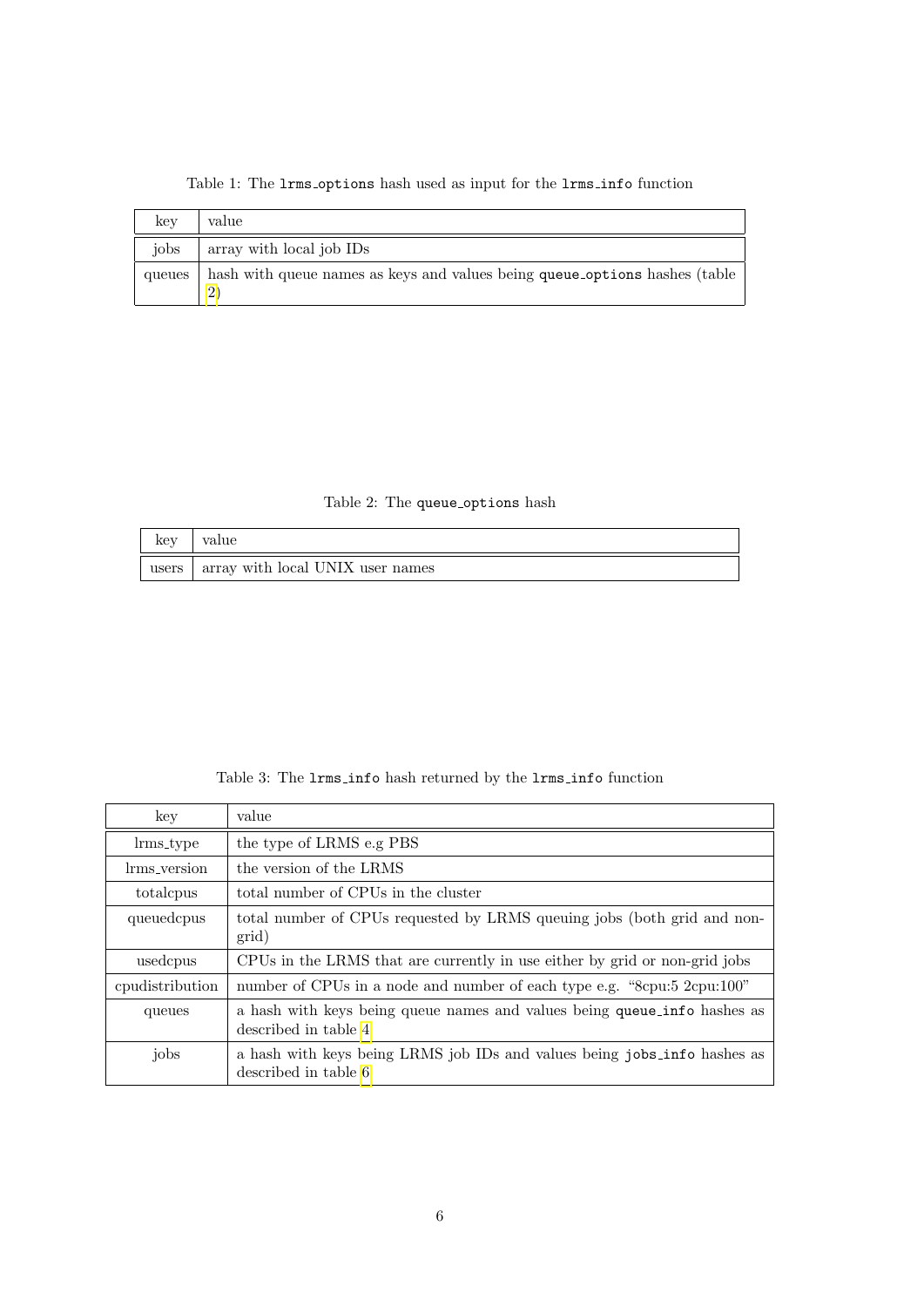| key          | value                                                                                                      |
|--------------|------------------------------------------------------------------------------------------------------------|
| status       | available slots in queue, negative number signals error                                                    |
| maxrunning   | limit on number of running jobs                                                                            |
| maxqueuable  | limit on number of jobs queued on this queue                                                               |
| maxuserrun   | limit on number of running jobs per user                                                                   |
| maxcputime   | limit on maximum CPU time for a job in this queue in minutes                                               |
| mincputime   | limit on minimum CPU time for a job in this queue in minutes                                               |
| efaultcput   | default CPU time limit for a job in this queue in minutes                                                  |
| maxwalltime  | limit on maximum wall time <sup><math>a</math></sup> for a job in this queue in minutes                    |
| minwalltime  | limit on minimum wall time for a job in this queue in minutes                                              |
| defaultwallt | default wall time limit for a job in this queue in minutes                                                 |
| running      | number of CPUs used by running jobs (both grid and non-grid) in the queue                                  |
| queued       | number of CPUs requested by queuing jobs in the queue                                                      |
| totalcpus    | number of CPUs available to the queue                                                                      |
| users        | a hash with keys being local UNIX user names and values being users info<br>hashes as described in table 5 |

<span id="page-7-0"></span>Table 4: The queue info hash

<span id="page-7-2"></span> $a_{\rm\,}$ akiso known as Wall clock time, [http://en.wikipedia.org/wiki/Wall\\_clock\\_time](http://en.wikipedia.org/wiki/Wall_clock_time)

### <span id="page-7-3"></span>Table 5: The users\_info hash

| key         | value                                                                                                                      |
|-------------|----------------------------------------------------------------------------------------------------------------------------|
| freecpus    | number of freely available CPUs with their time limits in minutes (see Com-<br>putingService.FreeSlotsWithDuration in [1]) |
| queuelength | estimated queue length for the specified user                                                                              |

## <span id="page-7-1"></span>Table 6: The jobs\_info hash

| key                                       | value                                                                                                                                                                                |
|-------------------------------------------|--------------------------------------------------------------------------------------------------------------------------------------------------------------------------------------|
| status                                    | LRMS jobstatus mapping <sup><i>a</i></sup> : Running $\Rightarrow$ 'R', Queued $\Rightarrow$ 'Q', Suspended $\Rightarrow$ 'S',<br>Exiting $\Rightarrow$ 'E', Other $\Rightarrow$ 'O' |
| rank                                      | the job's position in the LRMS queue                                                                                                                                                 |
| the memory usage of the job in kBs<br>mem |                                                                                                                                                                                      |
| consumed wall time in minutes<br>walltime |                                                                                                                                                                                      |
| cputime                                   | consumed CPU-time in minutes                                                                                                                                                         |
| requalitime                               | wall time requested by job in minutes                                                                                                                                                |
| requestime                                | CPU-time requested by job in minutes                                                                                                                                                 |
| nodes                                     | list of execution hosts                                                                                                                                                              |
| comment                                   | array of string comments about the job in LRMS, can be an empty array                                                                                                                |

<span id="page-7-4"></span> $\mathrm{^{a}LRMS}$  job states mapping is described in<br>[\[5\]](#page-18-6)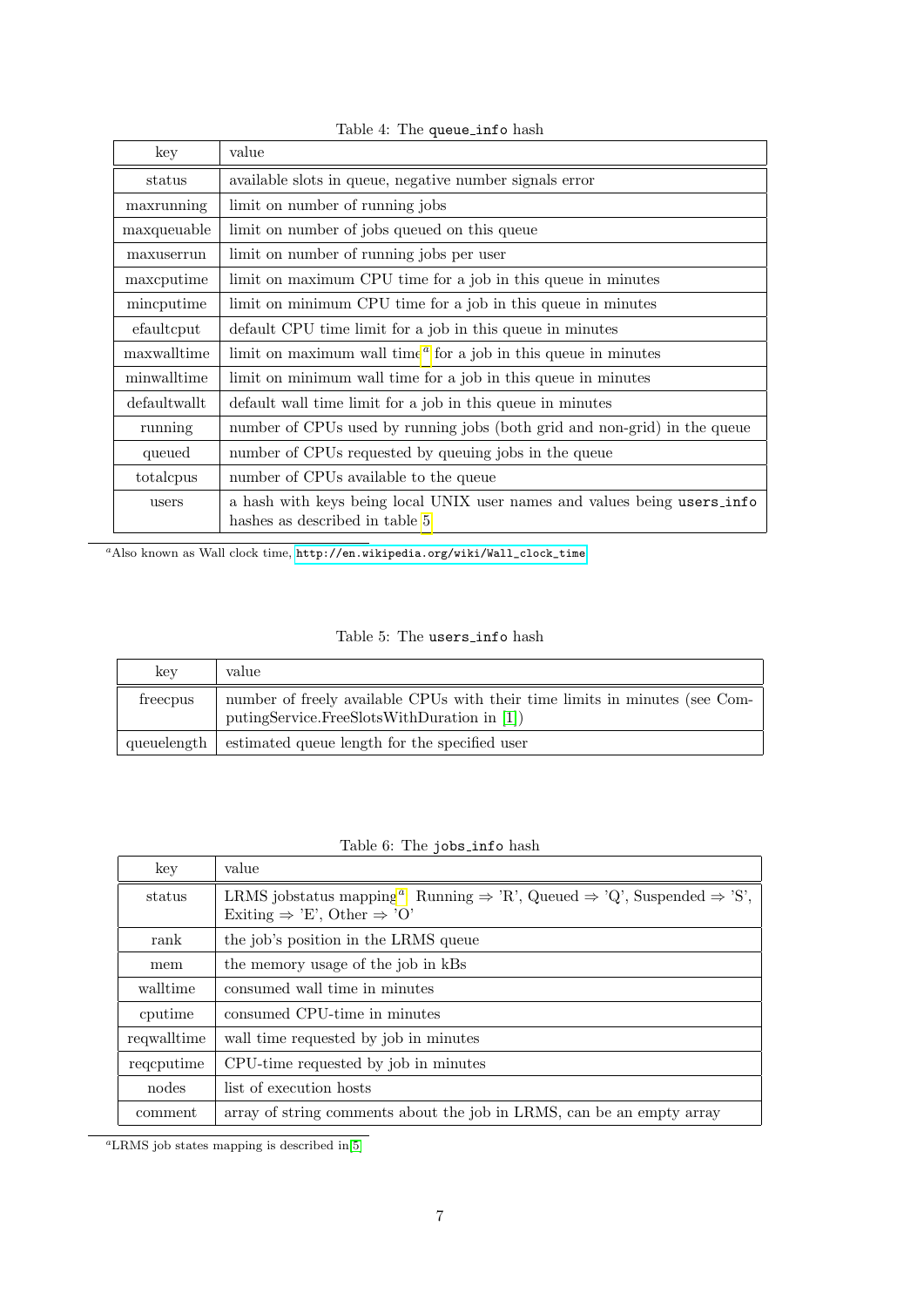# <span id="page-8-0"></span>4 Batch system specifics

This section presents the batch system specific implementation details including information on supported versions, constraints on batch system configuration, known limitations, arc.conf parameters, and a list of batch system features being utilized within the interface are described.

## <span id="page-8-1"></span>4.1 PBS

The Portable Batch System (PBS) is one of the most popular batch systems. PBS comes in many flavours such as OpenPBS (unsupported), Terascale Open-Source Resource and QUEue Manager (TORQUE) and PBSPro (currently owned by Altair Engineering). ARC supports all the flavours and versions of PBS.

#### <span id="page-8-2"></span>4.1.1 Recommended batch system configuration

PBS is a very powerful LRMS with dozens of configurable options. Server, queue and node attributes can be used to configure the cluster's behaviour. In order to correctly interface PBS to ARC (mainly the information provider scripts) there are a couple of configuration REQUIREMENTS asked to be implemented by the local system administrator:

- 1. The computing nodes MUST be declared as cluster nodes (job-exclusive), at the moment timeshared nodes are not supported by the ARC setup. If you intend to run more than one job on a single processor then you can use the virtual processor feature of PBS.
- 2. For each queue, you MUST set one of the max user run or max running attributes and its value SHOULD BE IN AGREEMENT with the number of available resources (i.e. don't set the  $max$  running  $= 10$  if you have only six (virtual) processors in your system). If you set both max running and max user run then obviously max user run has to be less or equal to max running.
- 3. For the time being, do NOT set server limits like max running, please use queue-based limits instead.
- 4. Avoid using the max load and the ideal load directives. The Node Manager (MOM) configuration file ( $i$ PBS home on the node;/mom\_priv/config) should not contain any max\_load or ideal\_load directives. PBS closes down a node (no jobs are allocated to it) when the load on the node reaches the max load value. The max load value is meant for controlling time-shared nodes. In case of job-exclusive nodes there is no need for setting these directives, moreover incorrectly set values can close down your node.
- 5. Routing queues are not supported, those cannot be used within ARC.

Additional useful configuration hints:

- If possible, please use queue-based attributes instead of server level ones (for the time being, do not use server level attributes at all).
- You may use the "acl user enable  $=$  True" with "acl users  $=$  user1, user2" attribute to enable user access control for the queue.
- It is advisory to set the max queuable attribute in order to avoid a painfully long dead queue.
- You can use node properties from the <PBS home on the server>/server\_priv/nodes file together with the resources default.neednodes to assign a queue to a certain type of node.

Checking your PBS configuration:

- The node definition can be checked by <PBS installation path>/bin/pbsnodes -a. All the nodes MUST have ntype=cluster.
- The required queue attributes can be checked as <PBS installation path>/bin/qstat -f -Q queuename. There MUST be a max user run or a max running attribute listed with a REASON-ABLE value.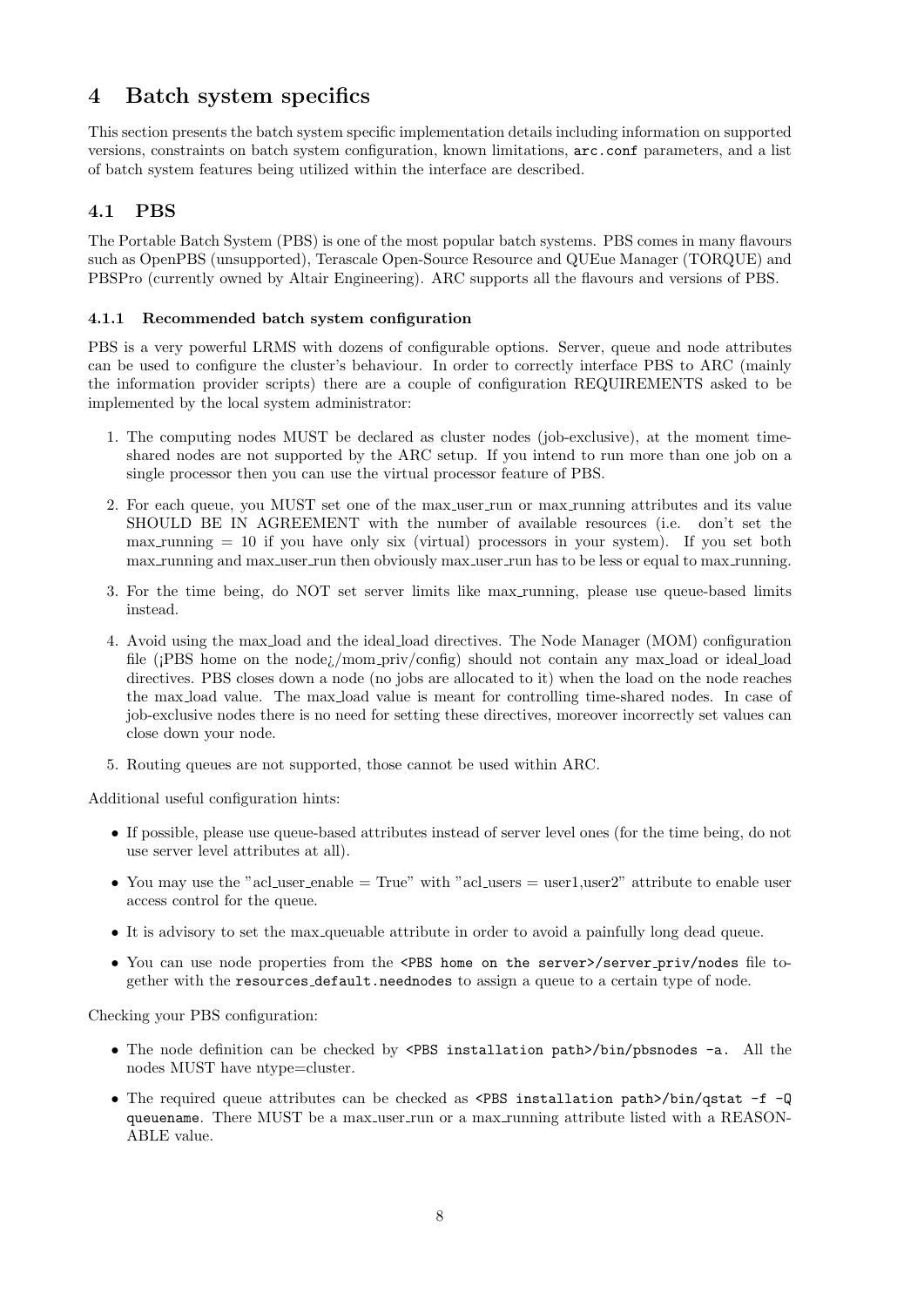#### <span id="page-9-0"></span>4.1.2 Relevant arc.conf options

Below the PBS specific configuration variables are collected.

- The PBS batch system back-end is enabled via setting the lrms="pbs" in the [common] configuration block. No need to specify the flavour or the version number of the PBS, simply use the ''pbs'' keyword as LRMS configuration value.
- pbs bin path configuration variable of the [common] block should be set to the path to the qstat,pbsnodes,qmgr etc PBS binaries.
- pbs log path configuration variable of the [common] block should be set to the path of the PBS server logfiles which are used by A-REX to determine whether a PBS job is completed. If not specified, A-REX will use the qstat command to find completed jobs.
- lrmsconfig from the [cluster] block can be used as an optional free text field to describe further details about the PBS configuration (e.g. lrmsconfig="single job per processor").
- dedicated node string from the [cluster] block specifies the string which is used in the PBS node config to distinguish the grid nodes from the rest. Suppose only a subset of nodes are available for grid jobs, and these nodes have a common node property string, this case the dedicated node string should be set to this value and only the nodes with the corresponding PBS node property are counted as grid enabled nodes. Setting the dedicated node string to the value of the PBS node property of the grid-enabled nodes will influence how the totalcpus, user freecpus is calculated. No need to set this attribute if the cluster is fully available for the grid and the PBS configuration does not use the node property method to assign certain nodes to grid queues.
- [queue/queuename] block. For each grid-enabled (or grid visible) PBS queue a corresponding [queue] block must be defined. queuename should be the PBS queue name.
- scheduling policy from the [queue/queuename] block describes the scheduling policy of the queue. PBS by default offers the FIFO scheduler, many sites run the MAUI. At the moment FIFO & MAUI are supported values. If you have a MAUI scheduler you should specify the "MAUI" value since it modifies the way the queue resources are calculated. By default the "FIFO" scheduler type is assumed.
- maui bin path from the [queue/queuename] block sets the path of the MAUI commands like showbf when "MAUI" is specified as scheduling policy value. This parameter can be set in the [common] block as well.
- queue node string of the [queue/queuename] block can be used similar to the dedicated node string. In PBS you can assign nodes to a queue (or a queue to nodes) by using the node property PBS node configuration method and assigning the marked nodes to the queue (setting the resources default.neednodes = queue node string for that queue). This parameter should contain the node property string of the queue-assigned nodes. Setting the queue node string changes how the queue-totalcpus, user freecpus are determined for this queue.

#### <span id="page-9-1"></span>4.1.3 Implementation details

The job control batch interface makes use of the qsub command to submit native PBS job scripts to the batch system. The following options are used:

-l nodes, cput, walltime, pvmem, pmem,

-W stagein, stageout

-e, -j eo

-q

-A

-N

For job cancellation the qdel command is used. To find completed jobs, i.e. to scan for finished jobs the qstat command or the PBS server log file is used.

The information system interface utilizes the qstat  $-f - Q$  queuename and qstat  $-f$  queuename commands to obtain detailed job and queue information.  $q_{\text{mgr}} -c$  "list server" is used to determine PBS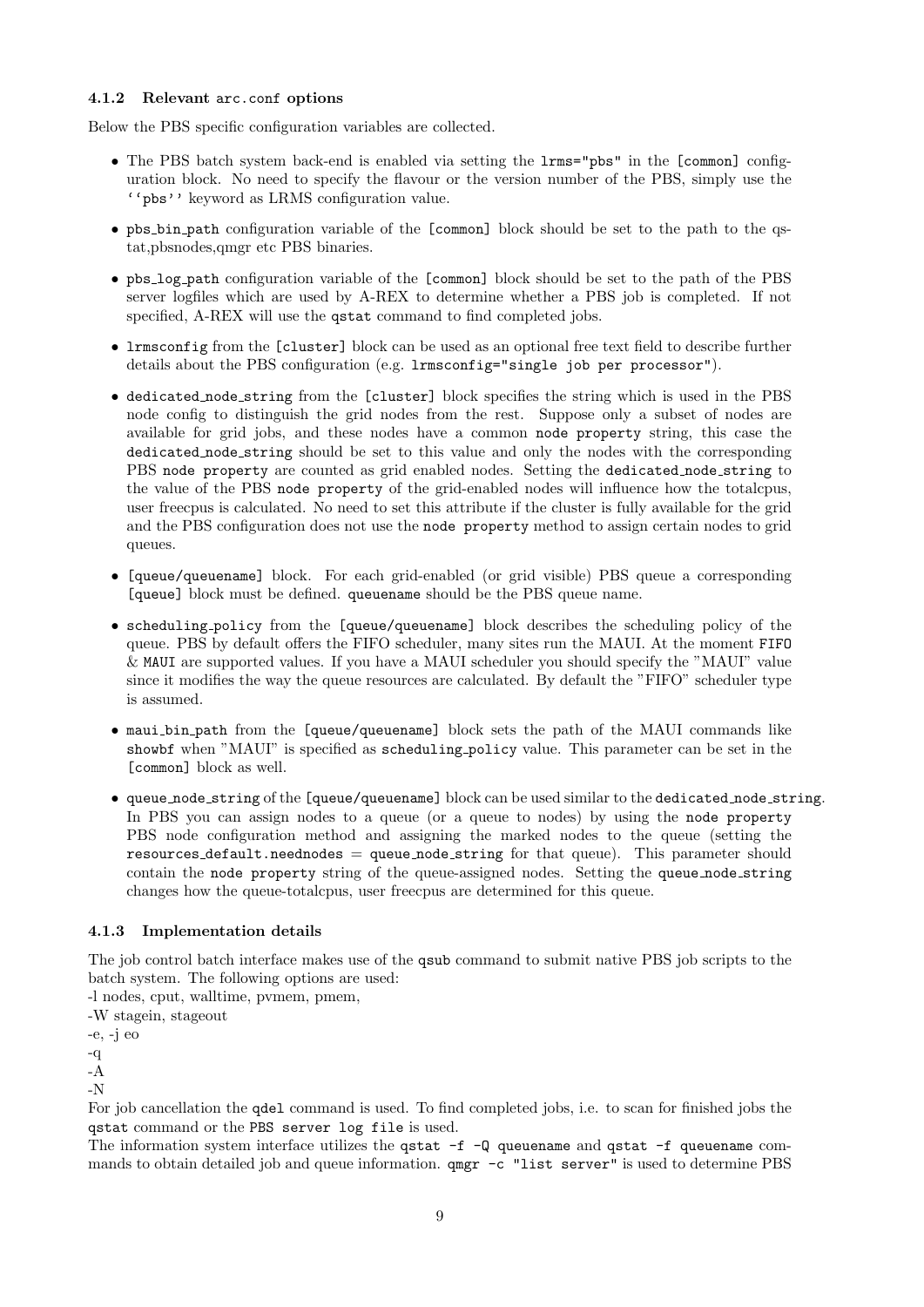flavour and version. The pbsnodes command is used to calculate total/used/free cpus within the cluster. In case of a MAUI scheduler the **showbf** command is used to determine user freecpu values. All these external PBS commands are interfaced via parsing the commands' output.

### <span id="page-10-0"></span>4.1.4 Known limitations

Some of the limitations are already mentioned under the PBS deployment requirements. No support for routing queues, difficulty of treating overlapping queues, the complexity of node string specifications for parallel jobs are the main shortcomings.

## <span id="page-10-1"></span>4.2 Condor

The Condor [\[6\]](#page-18-9) system, developed at the University of Wisconsin-Madison, was initially used to harness free cpu cycles of workstations. Over time it has evolved into a complex system with many grid-oriented features. Condor is available on a large variety of platforms.

## <span id="page-10-2"></span>4.2.1 Recommended batch system configuration

Install Condor on the Grid Manager (GM) node and configure it as a submit machine. Next, you must add the following to the node's Condor configuration (CONDOR IDS can also be an environment variable): MAIL = <ARC install prefix>/libexec/finish-condor-job

### $COMDOR\_IDS = 0.0$

The MAIL attribute will instruct Condor to run the specified program on job completion. The default on Condor is to run /bin/mail to notify the user, but in this case, it is A-REX that needs the notification. Therefore, /bin/mail is replaced with a program especially written for talking to A-REX.

CONDOR IDS has to be 0.0, so that the above notification program can access the Grid job's session directories (needed to extract the job exit code from the Condor log).

Make sure that no normal users are allowed to submit Condor jobs from this node. For one thing, it would not work for the user, since Condor will try to notify A-REX instead of the job owner on job completion. If you don't allow normal user logins on the A-REX machine, then you don't have to do anything. If you for some reason want to allow users to log into the A-REX machine, simply don't allow them to execute the condor submit program. This can be done by putting all local Unix users allocated to the Grid in a single group, e.g. 'griduser', and then setting the file ownership and permissions on condor\_submit like this:

chgrp griduser \$condor\_location/bin/condor\_submit chmod 750 \$condor\_location/bin/condor\_submit

### <span id="page-10-3"></span>4.2.2 Relevant arc.conf options

- The Condor batch system back-end is enabled by setting lrms="condor" in the [common] configuration block.
- condor location configuration variable of the [common] block should be set to the Condor install prefix (i.e., the directory containing Condor's bin, sbin, etc).
- condor config configuration variable of the [common] block should be set to the value the environment variable CONDOR\_CONFIG should have (but don't try to use the environment variable directly as \$CONDOR CONFIG, since it will probably not be defined when arc.conf is parsed!)
- condor rank configuration variable of the [common] block, if defined, will cause the Rank attribute to be set in each job description submitted to Condor. Use this option if you are not happy with the way Condor picks out nodes when running jobs and want to define your own ranking algorithm. condor rank should be set to a ClassAd float expression that you could use in the Rank attribute in a Condor job description. For example:

```
condor_rank="(1-LoadAvg/2)*(1-LoadAvg/2)*Memory/1000* KFlops/1000000"
```
• condor requirements configuration variable of the [queue] block defined a subpool of condor nodes. See next section for details.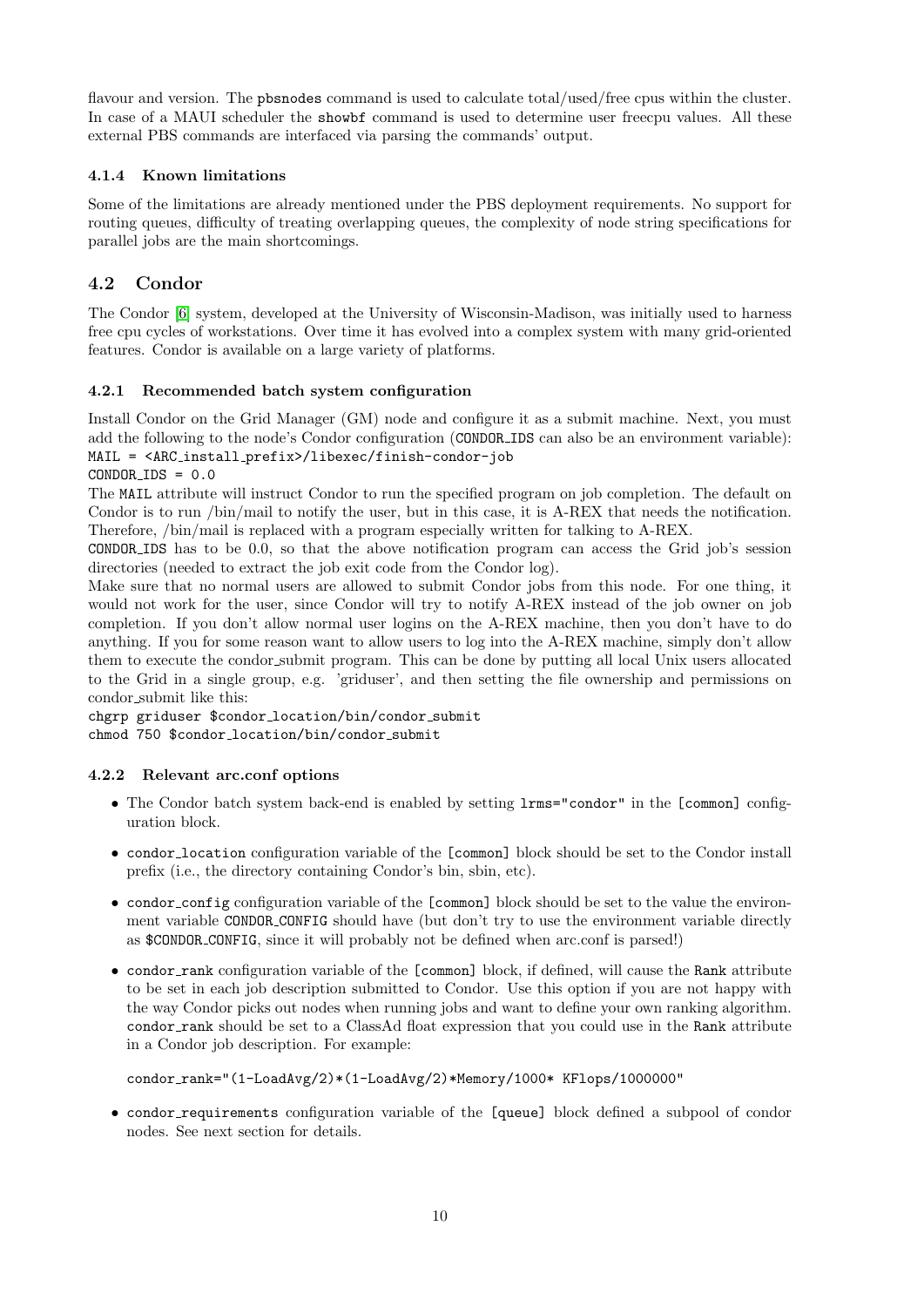#### <span id="page-11-0"></span>4.2.3 Implementation details

The job control part of the interface uses the condor submit command to submit jobs. Some of the options used in the job's ClassAd are:

Requirements – is used to select the nodes that may run the job. This is how ARC queues are implemented for Condor.

Periodic remove – is used to enforce cputime and walltime limits.

 $Log - the job's condor log file is parsed by the information scripts to find out whether the job was$ suspended.

The information system component uses the following Condor commands:

condor status -long – for collecting information about nodes

condor status -format "%s\n" Machine -constraint '...' - for listing nodes that make up an ARC queue.

condor  $q$  -long -global – for monitoring running jobs.

condor history -l jobid – for collecting information about finished jobs. Further cues are taken from the job's condor log file and the body of the email sent by Condor when a job completes.

#### <span id="page-11-1"></span>4.2.4 Configuring Queues

Condor does not support queues in the classical sense. It is possible, however, to divide the Condor pool in several sub-pools. An ARC 'queue' is then nothing more than a subset of nodes from the Condor pool. Which nodes go into which queue is defined using the condor requirements configuration option in the corresponding [queue] section. It's value must be a well-formed constraint string that is accepted by a condor status -constraint '...' command. Internally, this constraint string is used to determine the list of nodes belonging to a queue. This string can get quite long, so, for readability reasons it is allowed to split it up into pieces by using multiple condor requirements options. The full constrains string will be reconstructed by concatenating all pieces.

Queues should be defined in such a way that their nodes all match the information available in ARC about the queue. A good start is for the condor requirements attribute to contain restrictions on the following: Opsys, Arch, Memory and Disk. If you wish to configure more than one queue, it's good to have queues defined in such a way that they do not overlap. In the following example disjoint memory ranges are used to ensure this:

```
[queue/large] condor_requirements="(Opsys == "linux" && (Arch == "intel" || Arch
== "x86 64")" condor requirements=" && (Disk > 30000000 && Memory > 2000)"
[queue/small] condor requirements="(Opsys == "linux" && (Arch == "intel" || Arch
== "x86.64")" condor requirements=" && (Disk > 30000000 && Memory <= 2000 && Memory
> 1000)"
```
Note that 'nodememory' attribute in arc.conf means the maximum memory available for jobs, while the Memory attribute in Condor is the physical memory of the machine. To avoid swapping (and these are probably not dedicated machines!), make sure that 'nodememory' is smaller than the minimum physical memory of the machines in that queue. If for example the smallest node in a queue has 1Gb memory, then it would be sensible to use nodememory="850" for the maximum job size.

In case you want more precise control over which nodes are available for grid jobs, using pre-defined ClassAds attributes (like in the example above) might not be sufficient. Fortunately, it's possible to mark nodes by using some custom attribute, say NORDUGRID RESOURCE. This is accomplished by adding a parameter to the node's local Condor configuration file, and then adding that parameter to STARTD EXPRS:

NORDUGRID RESOURCE = True

STARTD EXPRS = NORDUGRID RESOURCE, \$(STARTD EXPRS)

Now queues can be restricted to contain only 'good' nodes. Just add to each [queue] section in arc.conf:

condor\_requirements=" && NORDUGRID\_RESOURCE"

#### <span id="page-11-2"></span>4.2.5 Known limitations

Only Vanilla universe is supported. MPI universe (for multi-CPU jobs) is not supported. Neither is Java universe (for running Java executables). ARC can only send jobs to Linux machines in the Condor pool, therefore excluding other unixes and Windows destinations. The session directory must be on a network shared directory, visible from all worker nodes.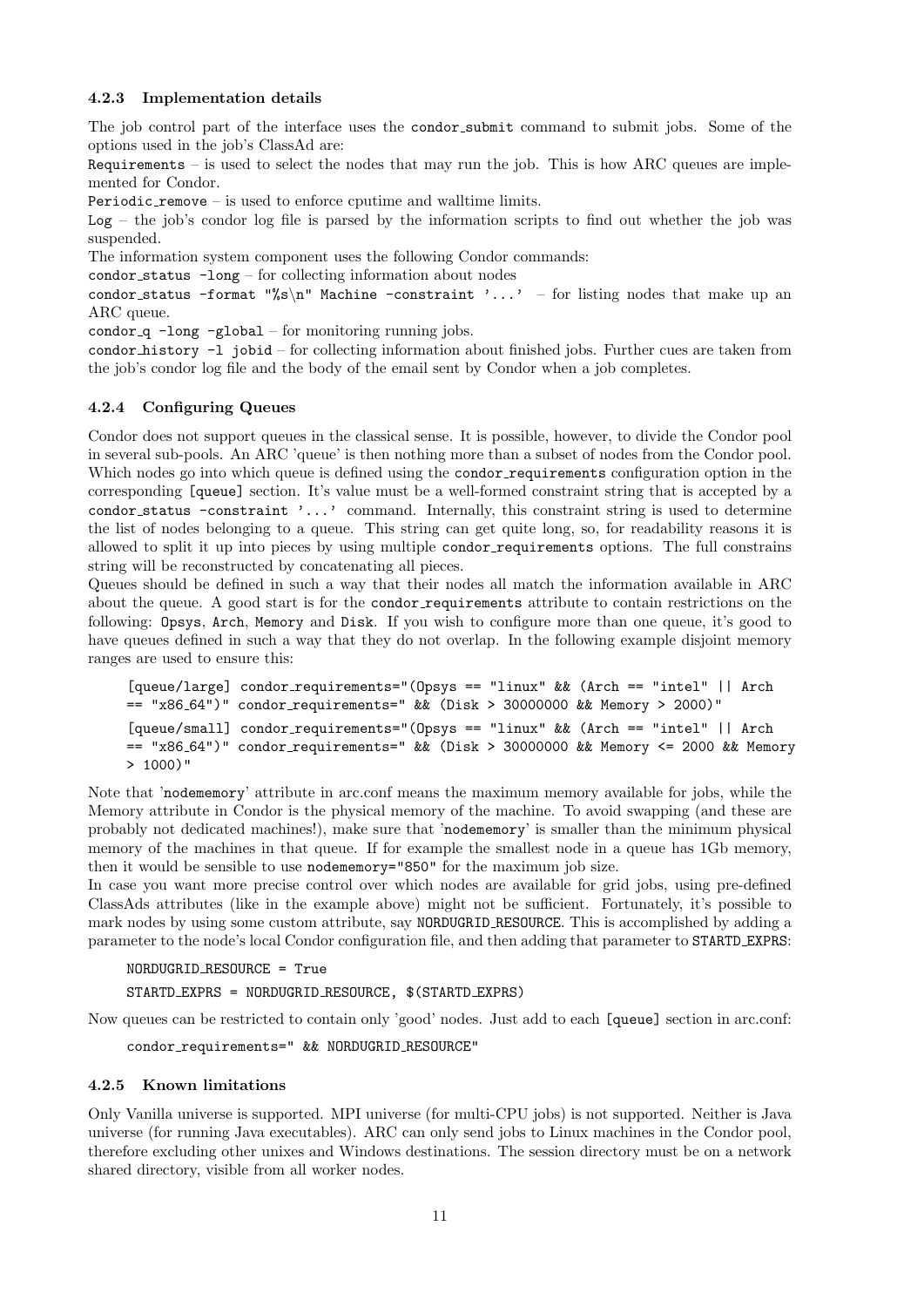## <span id="page-12-0"></span>4.3 LoadLeveler

LoadLeveler(LL), or Tivoli Workload Scheduler LoadLeveler in full, is a parallel job scheduling system developed by IBM.

### <span id="page-12-1"></span>4.3.1 Recommended batch system configuration

The back-end should work fine with a standard installation of LoadLeveler. For the back-end to report the correct memory usage and cputime spent, while running. LoadLeveler has to be set-up to show this data in the llq command. Normally this is turned off for performance reasons. It is up to the cluster administrator to decide whether or not to publish this information. The back-end will work whether or not this is turned on.

#### <span id="page-12-2"></span>4.3.2 Relevant arc.conf options

Only the two basic LRMS config options are relevant for LoadLeveler:

- The LoadLeveler batch system back-end is enabled by setting lrms="ll" in the [common] configuration block.
- 11 bin path configuration variable of the [common] block must be set to the path of the LoadLeveler binaries.

#### <span id="page-12-3"></span>4.3.3 Implementation details

The LoadLeveler back-end uses LoadLeveler's command line interface(CLI) commands to submit and cancel jobs. All information in the information system is similarly parsed from the output of CLI commands. It does not parse any log files, nor does it use the binary APIs. The reason that the back-end is completely based on the CLI is that the log files are normally kept on another machine than the front end and that the binary API for LL changes quite often. Often with each new version of LL.

#### <span id="page-12-4"></span>4.3.4 Known limitations

There is at the moment no support for parallel jobs on the LoadLeveler back-end.

### <span id="page-12-5"></span>4.4 Fork

The Fork back-end is a simple back-end that interfaces to the local machine, i.e.: there is no batch system underneath. It simply forks the job, hence the name. The back-end then uses standard posix commands (e.g. ps or kill) to manage the job.

#### <span id="page-12-6"></span>4.4.1 Recommended batch system configuration

Since fork is a simple back-end and does not use any batch system, there is no specific configuration needed for the underlying system.

#### <span id="page-12-7"></span>4.4.2 Relevant arc.conf options

- The Fork back-end is enabled by setting lrms="fork" in the [common] configuration block.
- The queue must be named "fork" in the queue section.
- fork job limit="cpunumber", this option is used to set the number of running grid jobs on the fork machine, allowing a multi-core machine to use some or all of its cores for Grid jobs. The default value is 1.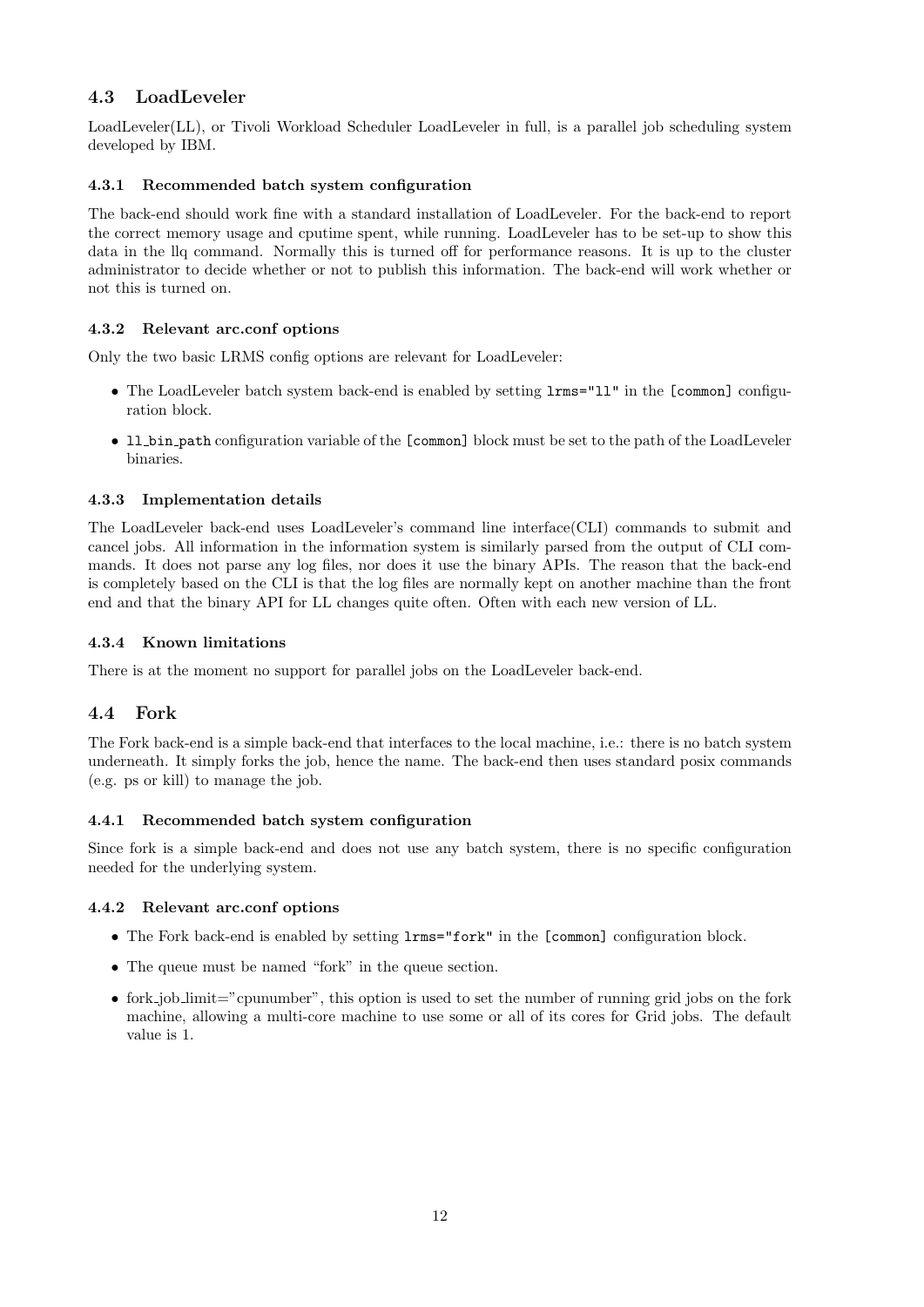#### <span id="page-13-0"></span>4.4.3 Implementation details and known limitations

The Fork back-end implements an interface to the "fork" UNIX command which is not a batch system. Therefore the back-end should rather be seen as an interface to the operating system itself. Most of the "batch system values" are determined from the operating system (e.g. cpu load) or manually set in the configuration file.

Since Fork is not a batch system, many of the queue specific attributes or detailed job information is not available. The support for the "Fork batch system" was introduced so that quick deployments and testing of the middleware can be possible without dealing with deployment of a real batch system since fork is available on every UNIX box. The "Fork back-end" is not recommended to be used in production. The back-end by its nature, has lots of limitations, for example it does not support parallel jobs.

## <span id="page-13-1"></span>4.5 LSF

Load Sharing Facility (or simply LSF) is a commercial computer software job scheduler sold by Platform Computing. It can be used to execute batch jobs on networked Unix and Windows systems on many different architectures

#### <span id="page-13-2"></span>4.5.1 Recommended batch system configuration

Set up one or more LSF queues dedicated for access by grid users. All nodes in these queues should have a resource type which corresponds to the one of the the frontend and which is reported to the outside. The resource type needs to be set properly in the 'lsb.queues' configuration file. Be aware that LSF distinguishes between 32 and 64 bit for Linux. For a homogeneous cluster, the 'type==any' option is convenient alternative.

Example: In lsb.queues set either of the following:

- RES\_REQ =  $type==X86_64$
- $RES\_REQ = type = =$ any

See the '-R' option of the bsub command man page for more explanation.

### <span id="page-13-3"></span>4.5.2 Relevant arc.conf options

The LSF back-end requires that the following options are specified:

- lrms="lsf" in the [common] configuration block.
- lsf bin path configuration variable of the [common] block must be set to the path of the LSF binaries.
- lsf profile path must be set to the filename of the LSF profile that the back-end should use.

Furthermore it is very important to specify the correct architecture for a given queue in arc.conf. Because the architecture flag is rarely set in the xRSL file the LSF back-end will automatically set the architecture to match the chosen queue. LSF's standard behaviour is to assume the same architecture as the frontend. This will fail for instance if the frontend is a 32 bit machine and all the cluster resources are 64 bit.If this is not done the result will be jobs eing rejected by LSF because LSF believes there are no useful resources available.

#### <span id="page-13-4"></span>4.5.3 Implementation details

The LSF implementation of the back-end are based solely on parsing and running LSF's command line interface commands. No log files or other methods are used. To get the correct output o any output at all the back-end needs to have an apropriate LSF profile. The path to this profile must be set in arc.conf. It will then be executed by the back-end before running any of LSF's CLI commands.

#### <span id="page-13-5"></span>4.5.4 Known limitations

Parallel jobs have not been tested on the LSF back-end. The back-end does not at present support reporting different number of free CPUs per user.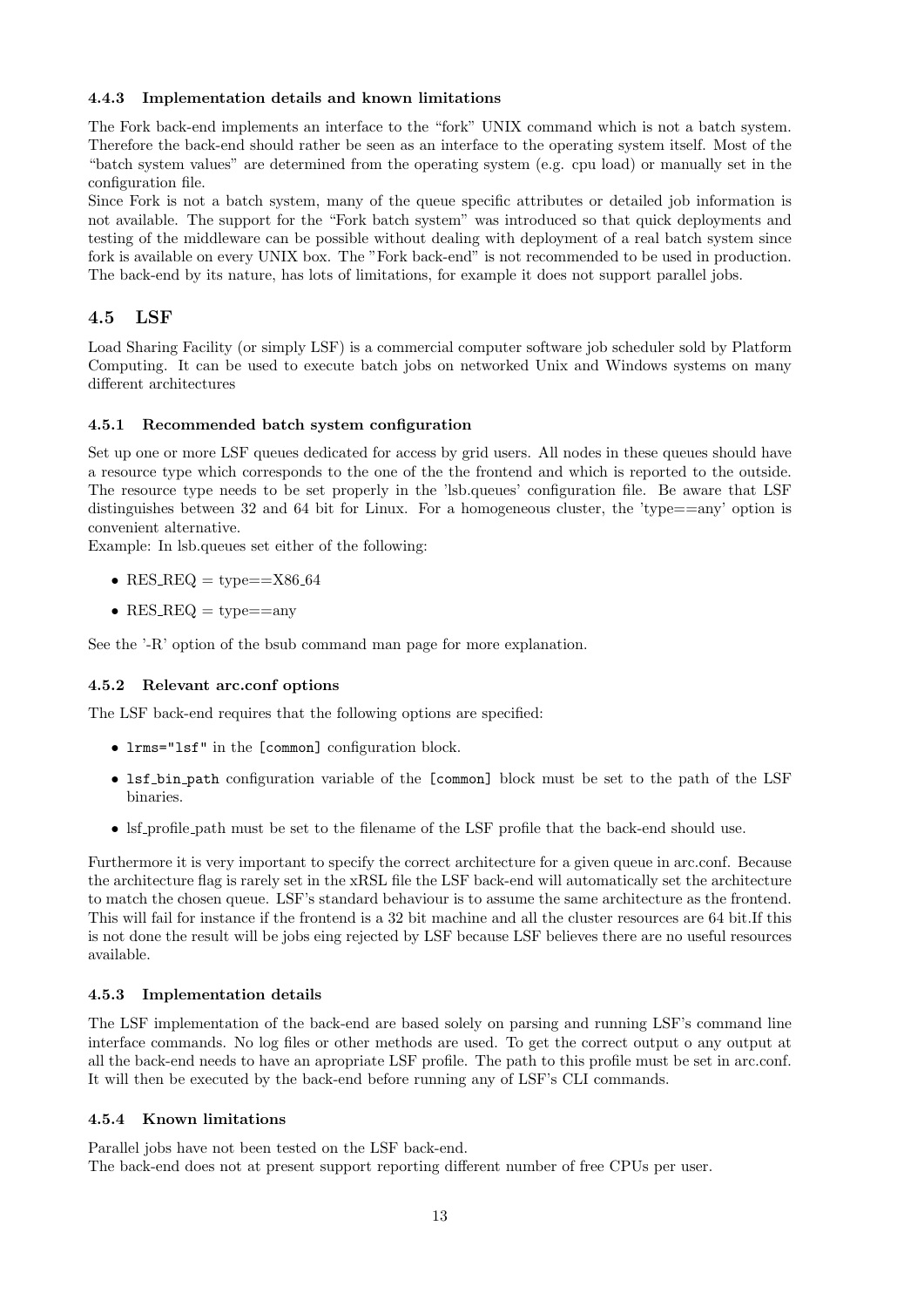## <span id="page-14-0"></span>4.6 SGE

Sun Grid Engine, formerly known as Codine, is an open source batch system maintained by Sun. It is supported on Linux, and Solaris in addition to a numerous other systems.

#### <span id="page-14-1"></span>4.6.1 Recommended batch system configuration

Set up one or more SGE queues for access by grid users. Queues can be shared by normal and grid users. In case you want to set up more than one ARC queue, make sure that the corresponding SGE queues have no shared nodes among them. Otherwise the counts of free and occupied CPUs might be wrong. Only SGE versions 6 and above are supported.

#### <span id="page-14-2"></span>4.6.2 Relevant arc.conf options

The SGE back-end requires that the following options are specified:

- The SGE batch system back-end is enabled by setting lrms="sge" in the [common] configuration block.
- sge\_root must be set to SGE's install root.
- sge bin path configuration variable of the [common] block must be set to the path of the SGE binaries.
- sge cell, sge qmaster port and sge execd port options might be necessary to set in special cases. See the arc.conf(5) man page for more details.
- sge jobopts configuration variable of the [queue] block can be used to add custom SGE options to job scripts submitted to SGE. Consult SGE documentation for possible options.

```
Example:
lrms="sge"
sge_root="/opt/n1ge6"
sge bin path="/opt/n1ge6/bin/lx24-x86"
...
[queue/long]
sge_jobopts="-P atlas -r yes"
```
### <span id="page-14-3"></span>4.6.3 Implementation details

The SGE back-end's commands are similar to the PBS commands. These commands are used in the code:

Submit job:

• qsub -S /bin/sh (specifies the interpreting shell for the job)

Get jobs status:

If the job state is not suspended, running or pending then its state is failed.

- qstat -u '\*' -s rs (show the running and suspended jobs status)
- qstat -u  $'$  -s p (show the pending jobs status)
- qstat -j job\_id (long job information)
- qacct -j job id (finished job report)

Job terminating:

• adel job id (delete Sun Grid Engine job from the queue)

Queue commands:

• qconf -spl (show a list of all currently defined parallel environments)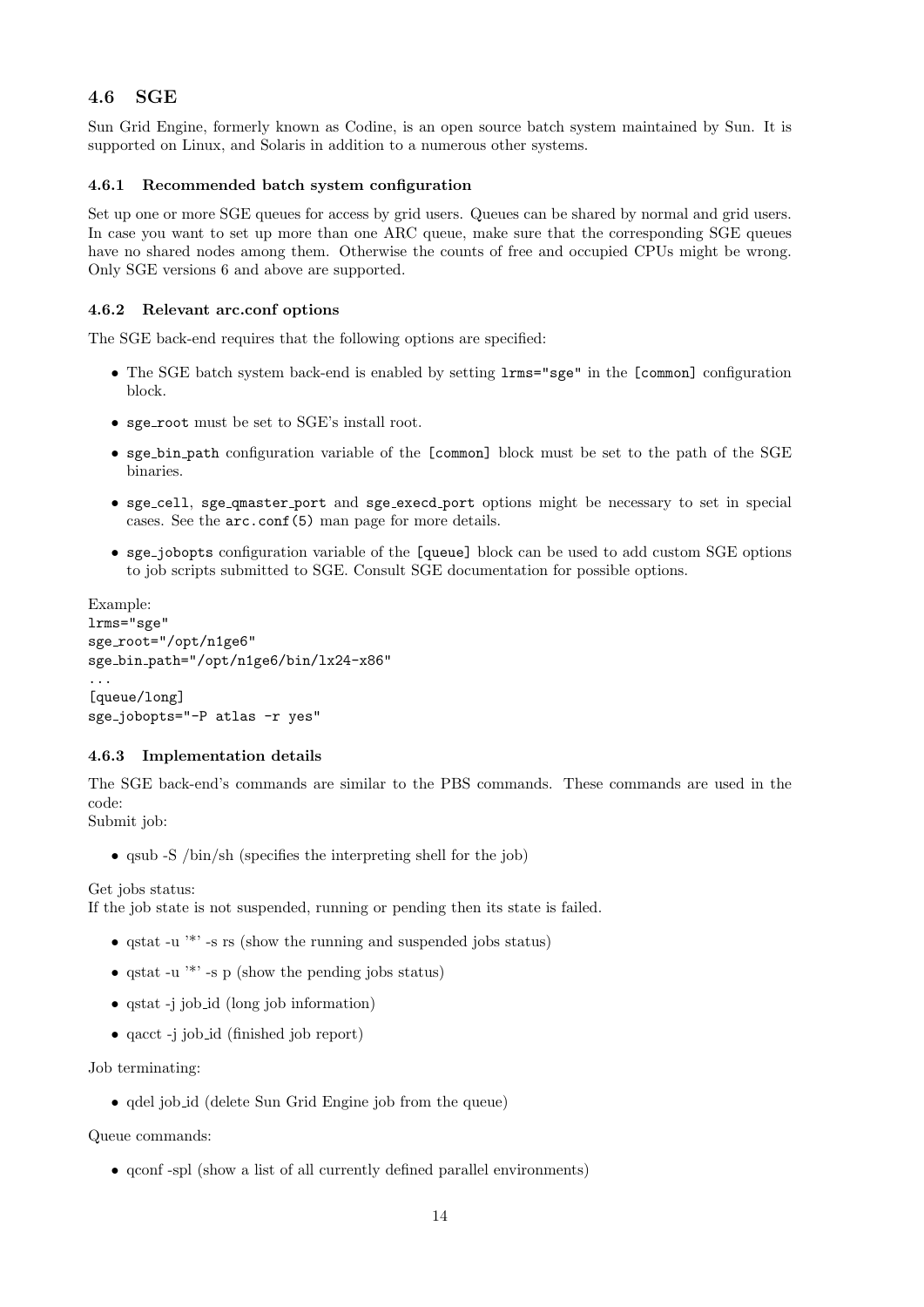- gconf -sql (show a list of all queues)
- qconf -sep (show a list of all licensed processors/slots)
- qstat -g c (display cluster queue summary)
- qconf -sconf global (show global configuration)
- qconf -sq queue name (show the given queue configuration)

#### Other:

• qstat -help (show Sun Grid Engine's version and type)

#### <span id="page-15-0"></span>4.6.4 Known limitations

Multi-CPU support is not well tested. All users are shown with the same quotas in the information system, even if they are mapped to different local users. The requirement that one ARC queue maps to one SGE queue is too restrictive, as the SGE's notion of a queue differs widely from ARC's definition. The flexibility available in SGE for defining policies is difficult to accurately translate into NorduGrid's information schema. The closest equivalent of nordugrid-queue-maxqueuable is a per-cluster limit in SGE, and the value of nordugrid-queue-localqueued is not well defined if pending jobs can have multiple destination queues.

## <span id="page-15-1"></span>4.7 SLURM

SLURM is an open-source (GPL) resource manager designed for Linux clusters of all sizes. It is designed to operate in a heterogeneous cluster with up to 65,536 nodes. SLURM is actively being developed, distributed and supported by Lawrence Livermore National Laboratory, Hewlett-Packard, Bull, Cluster Resources and SiCortex

#### <span id="page-15-2"></span>4.7.1 Recommended batch system configuration

The backend should work with a normal installation using only SLURM or SLURM+moab/maui. Do not keep nodes with different amount of memory in the same queue.

#### <span id="page-15-3"></span>4.7.2 Relevant arc.conf options

The SGE back-end requires that the following options are specified:

- The SLURM batch system back-end is enabled by setting lrms="slurm" in the [common] configuration block.
- slurm bin path configuration variable of the [common] block must be set to the path of the SLURM binaries.

```
Example:
lrms="slurm"
slurm bin path="/usr/bin"
```
#### <span id="page-15-4"></span>4.7.3 Implementation details

#### <span id="page-15-5"></span>4.7.4 Known limitations

If you have nodes with different amount of memory in the same queue, this will lead to misscalculations. If SLURM is stopped, jobs on resource will get canceled, not stalled. The SLURM backend is only tested with SLURM 1.3, it should however work with 1.2 as well.

# <span id="page-15-6"></span>5 The ARC GLUE2 implementation

ARC provides support for both the classic NorduGrid information schema [\[5\]](#page-18-6) as well as GLUE2. The output is rendered in XML format.

The different entities with their attributes are described in their respective sections below.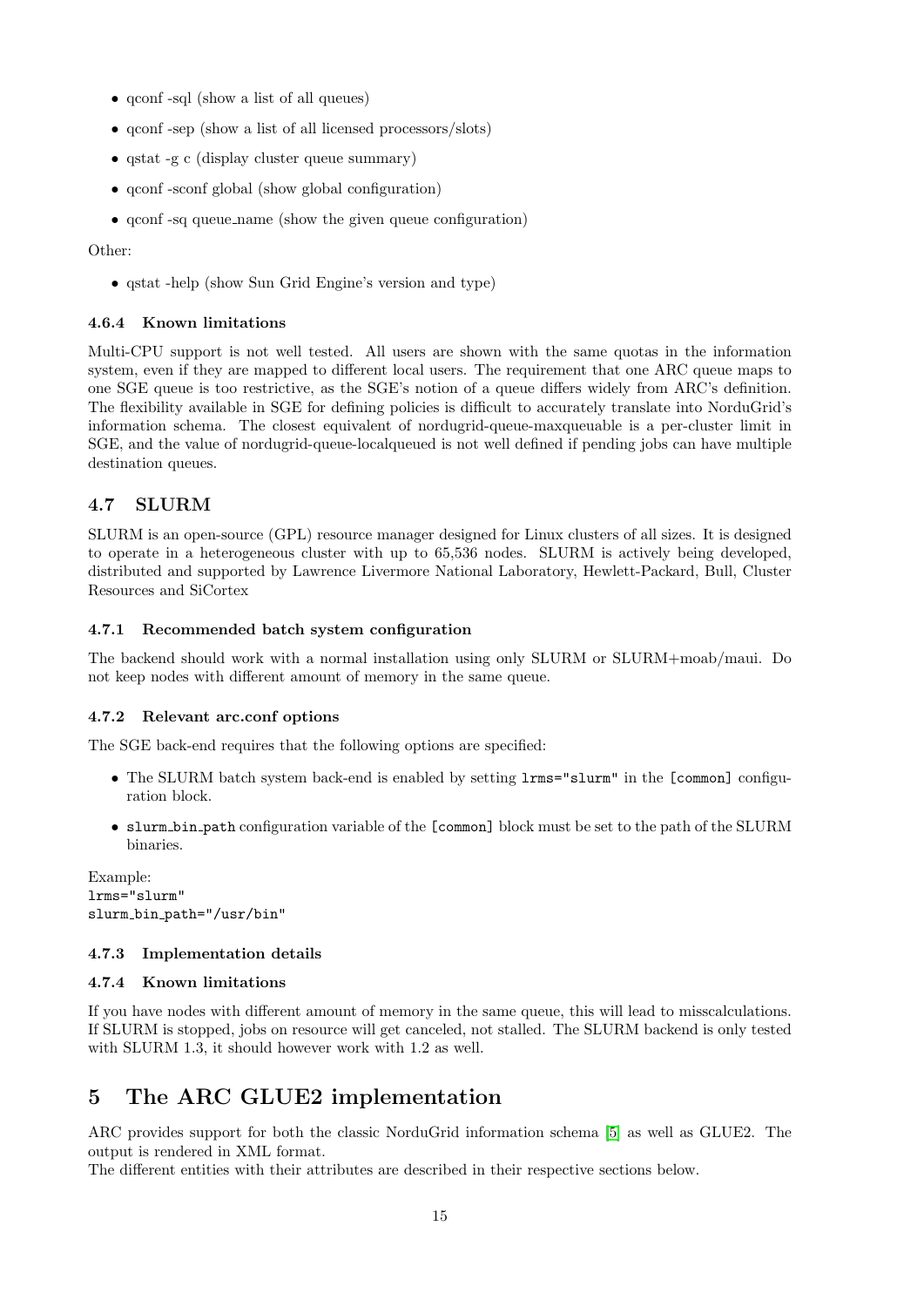# <span id="page-16-0"></span>5.1 ComputingService

Hardcoded Properties:

| <b>Hardcodca I</b> roperates. |                                                                                                     |  |
|-------------------------------|-----------------------------------------------------------------------------------------------------|--|
| Property                      | Value                                                                                               |  |
| Capability                    | executionmanagement.jobexecution                                                                    |  |
| Type                          | org.nordugrid.execution.arex                                                                        |  |
| QualityLevel                  | development                                                                                         |  |
| Complexity                    | endpoint=1, share= $N$ , resource=1, where $N$ is the number of queues in the<br>configuration file |  |

The following properties referring to job counts are calculated based on information in A-REX's status files:

| Property    | Meaning                                                                    |
|-------------|----------------------------------------------------------------------------|
| TotalJobs   | number of grid jobs in states other than FINISHED                          |
| RunningJobs | number of grid jobs in INLRMS: R state                                     |
| WaitingJobs | number of grid jobs in INLRMS:Q, ACCEPTED, PREPARING and SUBMIT*<br>states |

# <span id="page-16-1"></span>5.2 ComputingEndpoint

| Property              | Value                                                               |
|-----------------------|---------------------------------------------------------------------|
| URL                   | https://hostname:port/arex                                          |
| Technology            | webservice                                                          |
| Interface             | $OGSA-BES$                                                          |
| WSDL                  | https://hostname:port/arex/?wsdl                                    |
| Semantics             | http://www.nordugrid.org/documents/arex.pdf                         |
| SupportedProfile      | $WS-I$ 1.0 and HPC-BP                                               |
| Implementor           | NorduGrid                                                           |
| ImplementationName    | ARC <sub>1</sub>                                                    |
| ImplementationVersion | 0.9                                                                 |
| QualityLevel          | development                                                         |
| HealthState           | $ok$ – no detection of problems yet                                 |
| ServingState          | draining if the configuration has allownew=no, production otherwise |
| IssuerCA              | obtained from the <i>hostcert.pem</i> file                          |
| TrustedCA             | obtained by scanning the <i>certificates</i> directory              |
| Staging               | staginginout                                                        |
| JobDescription        | ogf:jsd1:1.0                                                        |

## <span id="page-16-2"></span>5.3 ComputingShare

A ComputingShare element is generated for each 'queue' section in the configuration.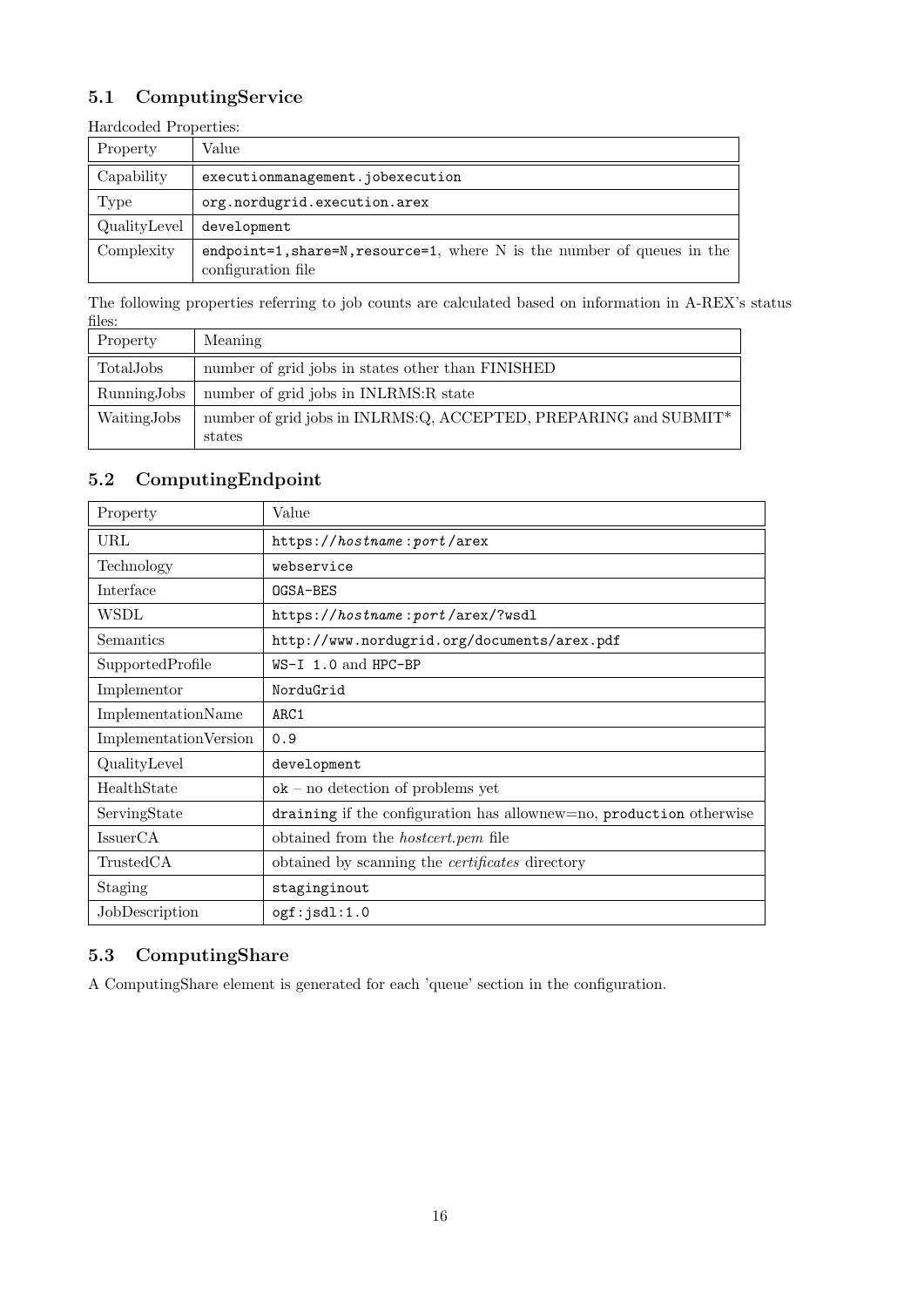| Property         | Comments                                                |
|------------------|---------------------------------------------------------|
| BaseType         | Share                                                   |
| Name             | 'name" configuration option                             |
| Description      | "comment" configuration option                          |
| MappingQueue     | "Irms_queue" configuration option                       |
| SchedulingPolicy | if MAUI is used, it is set to fairshare                 |
| ServingState     | has the same value as Computing Endpoint. Serving State |

The following properties are taken from the corresponding attributes returned by the LRMS plugin. Units are converted as necessary.

| Property        | LRMS plugin attribute |
|-----------------|-----------------------|
| MaxCPUTime      | maxcputime            |
| MinCPUTime      | mincputime            |
| DefaultCPUTime  | defaultcput           |
| MaxWallTime     | maxwalltime           |
| MinWallTime     | minwalltime           |
| DefaultWallTime | defaultwallt          |

The following properties are directly taken from configuration options.

| Property              | Configuration option | Comments                                                                          |
|-----------------------|----------------------|-----------------------------------------------------------------------------------|
| MaxTotalJobs          | maxjobs              | maxjobs is a per cluster limit, grid-manager<br>has no equivalent limit per share |
| MaxPreLRMSWaitingJobs | maxjobs              |                                                                                   |
| MaxStageInStreams     | maxload              | maxload is a per cluster limit, grid-manager<br>has no equivalent limit per share |
| MaxStageOutStreams    | maxload              |                                                                                   |
| MaxMemory             | nodememory           |                                                                                   |
| MaxDiskSpace          | maxdiskperjob        |                                                                                   |

The following properties are taken from the corresponding LRMS plugin attributes when available:

| Property           | LRMS plugin attribute    |
|--------------------|--------------------------|
| MaxRunningJobs     | maxrunning               |
| MaxWaitingJobs     | maxqueuable - maxrunning |
| MaxUserRunningJobs | maxuserrun               |
| MaxSlotsPerJob     | maxslotsperjob           |

The following properties referring to job counts are calculated based on information in A-REX's status files: